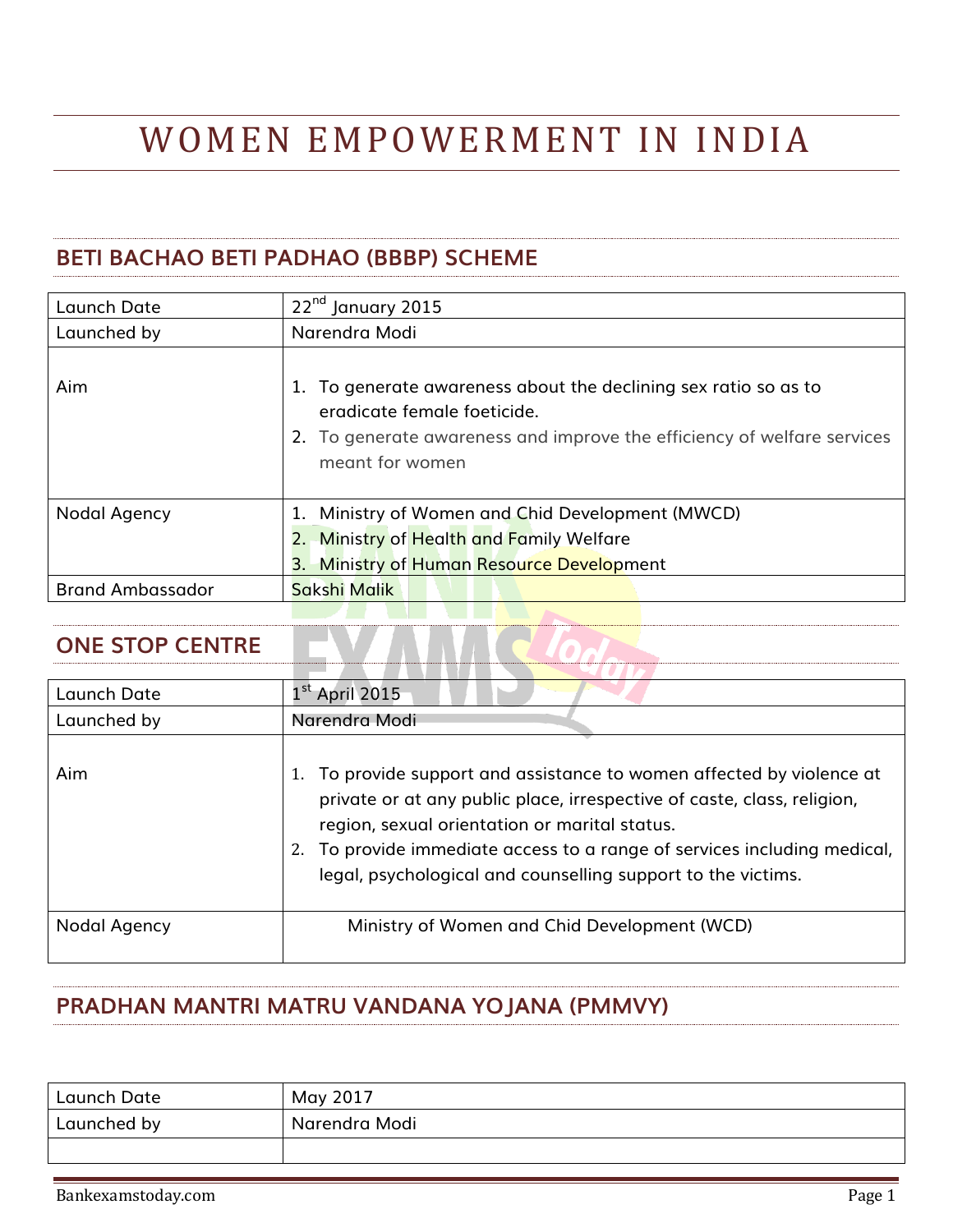| Aim          | 1. To improve the health of pregnant women and lactating mothers and<br>reducing the effects of under nutrition through cash incentives.<br>2. To generate awareness and improve the efficiency of welfare services<br>meant for women. |
|--------------|-----------------------------------------------------------------------------------------------------------------------------------------------------------------------------------------------------------------------------------------|
| Nodal Agency | Ministry of Women and Chid Development (WCD)                                                                                                                                                                                            |

#### **WOMEN HELPLINE SCHEME**

| Launch Date           | $1st$ April 2015                                                                                                                                                                                                                                              |
|-----------------------|---------------------------------------------------------------------------------------------------------------------------------------------------------------------------------------------------------------------------------------------------------------|
| Launched by           | Narendra Modi                                                                                                                                                                                                                                                 |
| Aim                   | 1. To provide 24hrs emergency and non-emergency response to women<br>affected by violence including sexual offences and harassment both<br>in public and private sphere.<br>2. To provide integrated support and assistance to women affected by<br>violence. |
| <b>Other Features</b> | 1. To be funded from the Nirbhaya Fund.<br>2. Complaints can be lodged by dialling 181 (Women Helpline).                                                                                                                                                      |

## **MAHILA E-HAAT**

| Launch Date  | $7th$ March 2016                                                                                                                                                                                                                                                                                     |
|--------------|------------------------------------------------------------------------------------------------------------------------------------------------------------------------------------------------------------------------------------------------------------------------------------------------------|
| Launched by  | Narendra Modi                                                                                                                                                                                                                                                                                        |
| Aim          | 1. To strengthen financial inclusion of women entrepreneurs by<br>providing support and sustenance to their creativity.<br>2. It provides a web based marketing platform to the women<br>entrepreneurs to directly sell their products.<br>3. To strengthen the socio-economic empowerment of women. |
| Nodal Agency | Ministry of Women and Chid Development (WCD)                                                                                                                                                                                                                                                         |

## **PRADHAN MANTRI UJJWALA YOJANA**

| Launch Date | $1st$ May 2016 |
|-------------|----------------|
| Launched by | Narendra Modi  |
|             |                |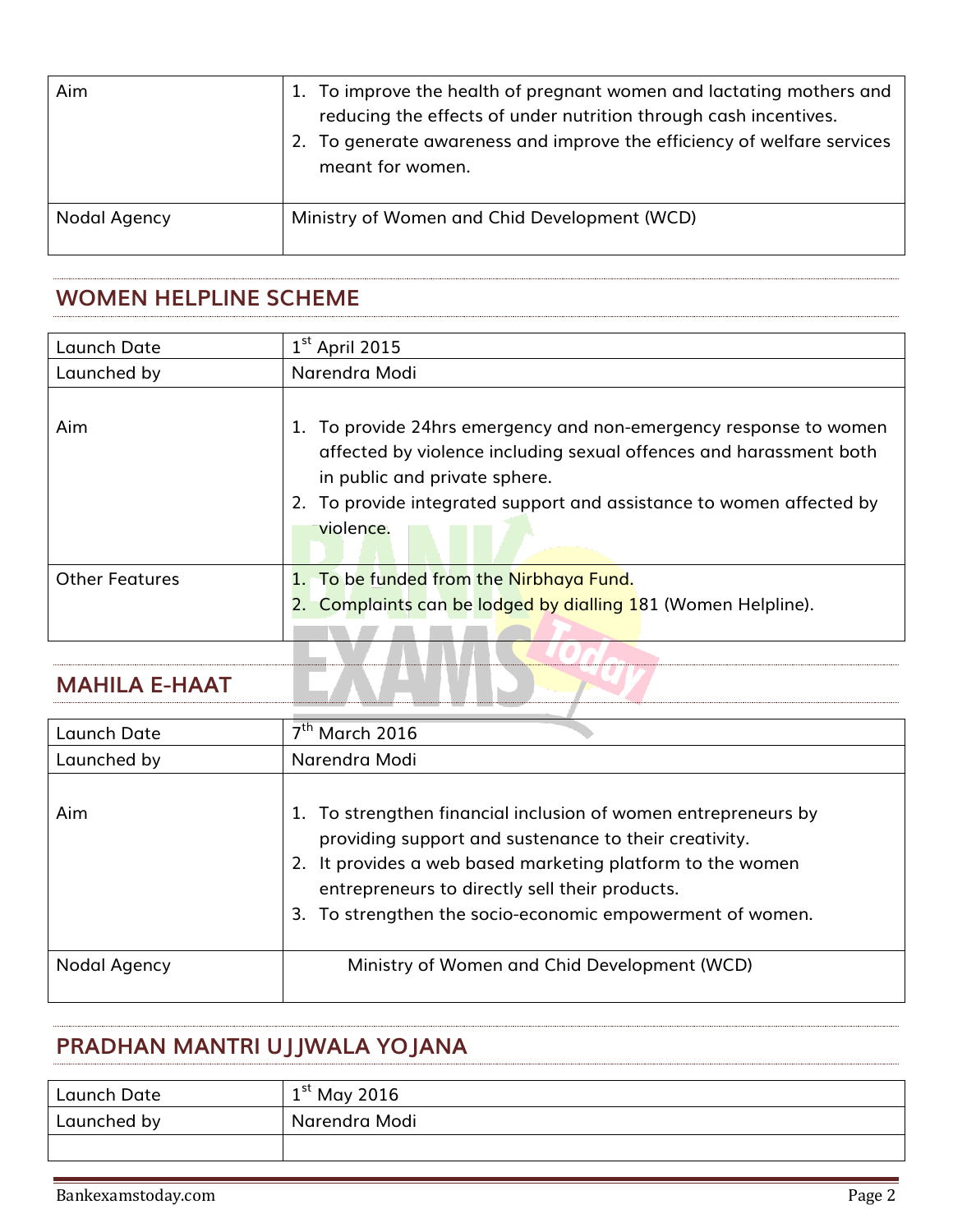| Aim          | 1. To safeguard the health of women & children by providing them with<br>a clean cooking fuel – LPG, so that they don't have to compromise<br>their health in smoky kitchens or wander in unsafe areas collecting<br>firewood.<br>2. To provide 5 crore LPG connections in the name of women in BPL<br>(Below Poverty Line) households.<br>3. To provide a financial support of Rs 1600 for each LPG connection to<br>the eligible BPL households. |
|--------------|----------------------------------------------------------------------------------------------------------------------------------------------------------------------------------------------------------------------------------------------------------------------------------------------------------------------------------------------------------------------------------------------------------------------------------------------------|
| Nodal Agency | Ministry of Petroleum and Natural Gas                                                                                                                                                                                                                                                                                                                                                                                                              |

## **SUKANYA SAMRIDHI YOJANA**

| Launch Date  | 22 <sup>nd</sup> January 2015                                                                                                                                                                                                                                                                                                                                       |
|--------------|---------------------------------------------------------------------------------------------------------------------------------------------------------------------------------------------------------------------------------------------------------------------------------------------------------------------------------------------------------------------|
| Launched by  | Narendra Modi                                                                                                                                                                                                                                                                                                                                                       |
| Aim          | 1. To provide a saving scheme targeted at the parents of girl child.<br>2. To encourage parents to build a fund for the future education and<br>marriage expenses for their girl child.                                                                                                                                                                             |
| Other facts  | 1. It is a small deposit scheme for the girl child launched as a part of the<br>'Beti Bachao Beti Padhao' campaign.<br>2. A Sukanya Samridhi Account can be opened any time after the birth if<br>the girl till she turns 10, with a minimum deposit of Rs 1,000.<br>3. The account can be opened in any post office or authorized branches<br>of commercial banks. |
| Nodal Agency | Ministry of Women and Chid Development (WCD)                                                                                                                                                                                                                                                                                                                        |

#### **SWADHAR GREH SCHEME**

| Launch Date | 2002                                                                                                                                                                                                                                                                                                                                                                                                                                    |
|-------------|-----------------------------------------------------------------------------------------------------------------------------------------------------------------------------------------------------------------------------------------------------------------------------------------------------------------------------------------------------------------------------------------------------------------------------------------|
| Launched by | Narendra Modi                                                                                                                                                                                                                                                                                                                                                                                                                           |
| Aim         | It targets the women victims of difficult circumstances who are in<br>need of institutional support for rehabilitation so that they could lead<br>their life with dignity.<br>2. To provide shelter, food, clothing and health as well as economic and<br>social security for these women.<br>3. To provide 'Child Protection Services' to provide financial assistance<br>to the states/UT for setting up or maintenance of Child Care |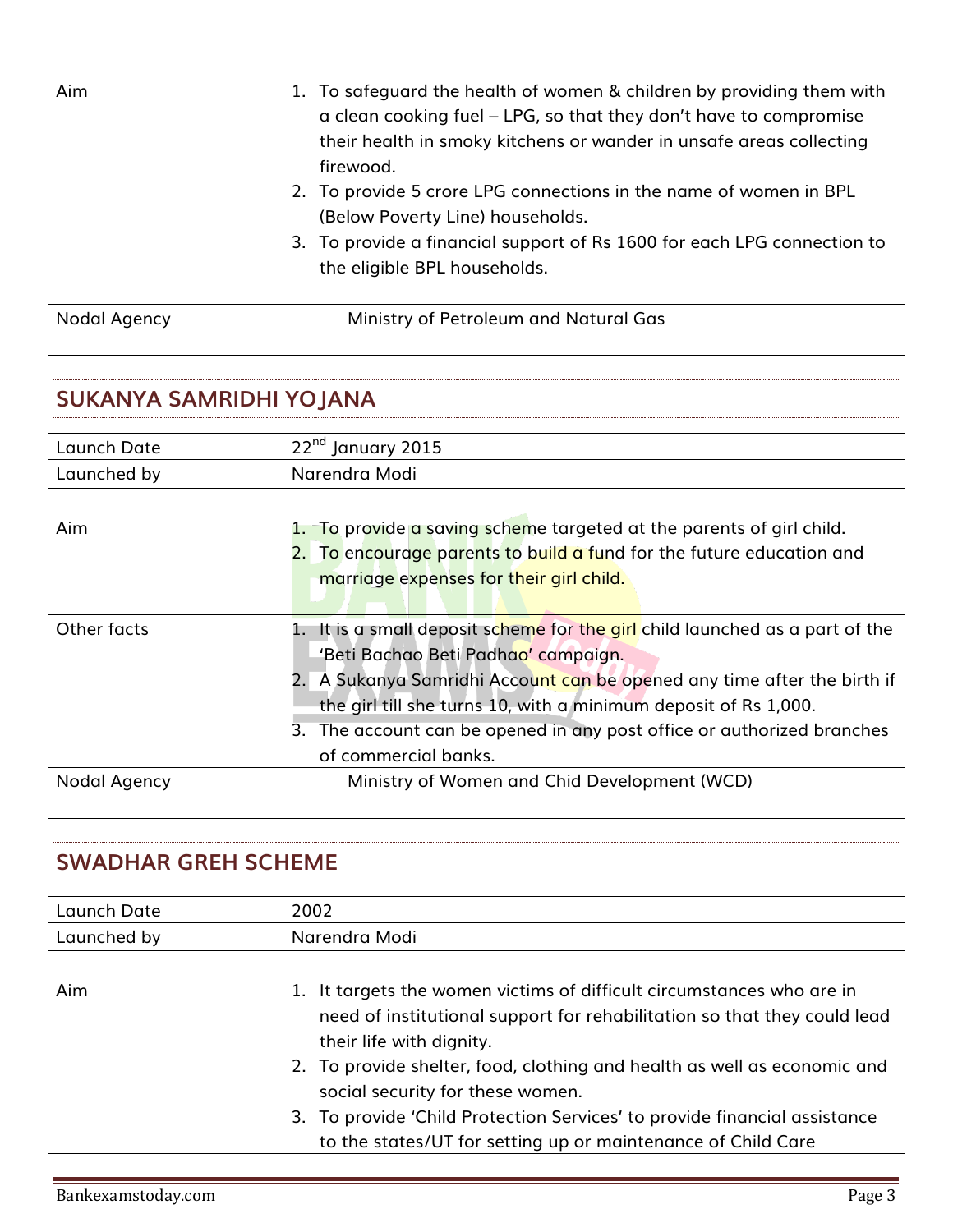|              | Institutions.                                |  |
|--------------|----------------------------------------------|--|
| Nodal Agency | Ministry of Women and Chid Development (WCD) |  |

# **[SUPPORT TO TRAINING AND EMPLOYMENT PROGRAMME FOR WOMEN](http://www.wcd.nic.in/schemes/support-training-and-employment-programme-women-step)  [\(STEP\)](http://www.wcd.nic.in/schemes/support-training-and-employment-programme-women-step)**

| Launch Date  | Launched as a central scheme in 2009                                                                                                                                                                                                                                                                                                                                   |
|--------------|------------------------------------------------------------------------------------------------------------------------------------------------------------------------------------------------------------------------------------------------------------------------------------------------------------------------------------------------------------------------|
| Launched by  | Narendra Modi                                                                                                                                                                                                                                                                                                                                                          |
| Aim          | 1. To make a significant impact on women by upgrading skills.<br>2. To enable groups of women to take up employment-cum-income<br>generation programmes.<br>To help in providing support for improving training and employment<br>3.<br>conditions of women.                                                                                                           |
| Other facts  | 1. It is a small deposit scheme for the girl child launched as a part of the<br>'Beti Bachao Beti Padhao' campaign.<br>A Sukanya Samridhi Account can be opened any time after the birth if<br>2.<br>the girl till she turns 10, with a minimum deposit of Rs 1,000.<br>3. The account can be opened in any post office or authorized branches<br>of commercial banks. |
| Nodal Agency | Ministry of Women and Chid Development (WCD)                                                                                                                                                                                                                                                                                                                           |

## **SHADI SHAGUN YOJANA**

| Launch Date  | 6 <sup>th</sup> August 2017                                                                                                                                                                                                                                                 |
|--------------|-----------------------------------------------------------------------------------------------------------------------------------------------------------------------------------------------------------------------------------------------------------------------------|
| Launched by  | Narendra Modi                                                                                                                                                                                                                                                               |
| Aim          | 1. Under the scheme all the graduate Muslim girls completing their<br>graduation in any of the streams before their marriage would also be<br>eligible to avail the Shaadi Shagun Yojana benefits.<br>2. To motivate girls from minority groups to pursue higher education. |
| Nodal Agency | Ministry of Women and Chid Development (WCD)                                                                                                                                                                                                                                |

#### **UNIVERSAL SCHEME FOR ADOLESCENT GIRLS**

Launch Date 16<sup>th</sup> November 2017

Bankexamstoday.com Page 4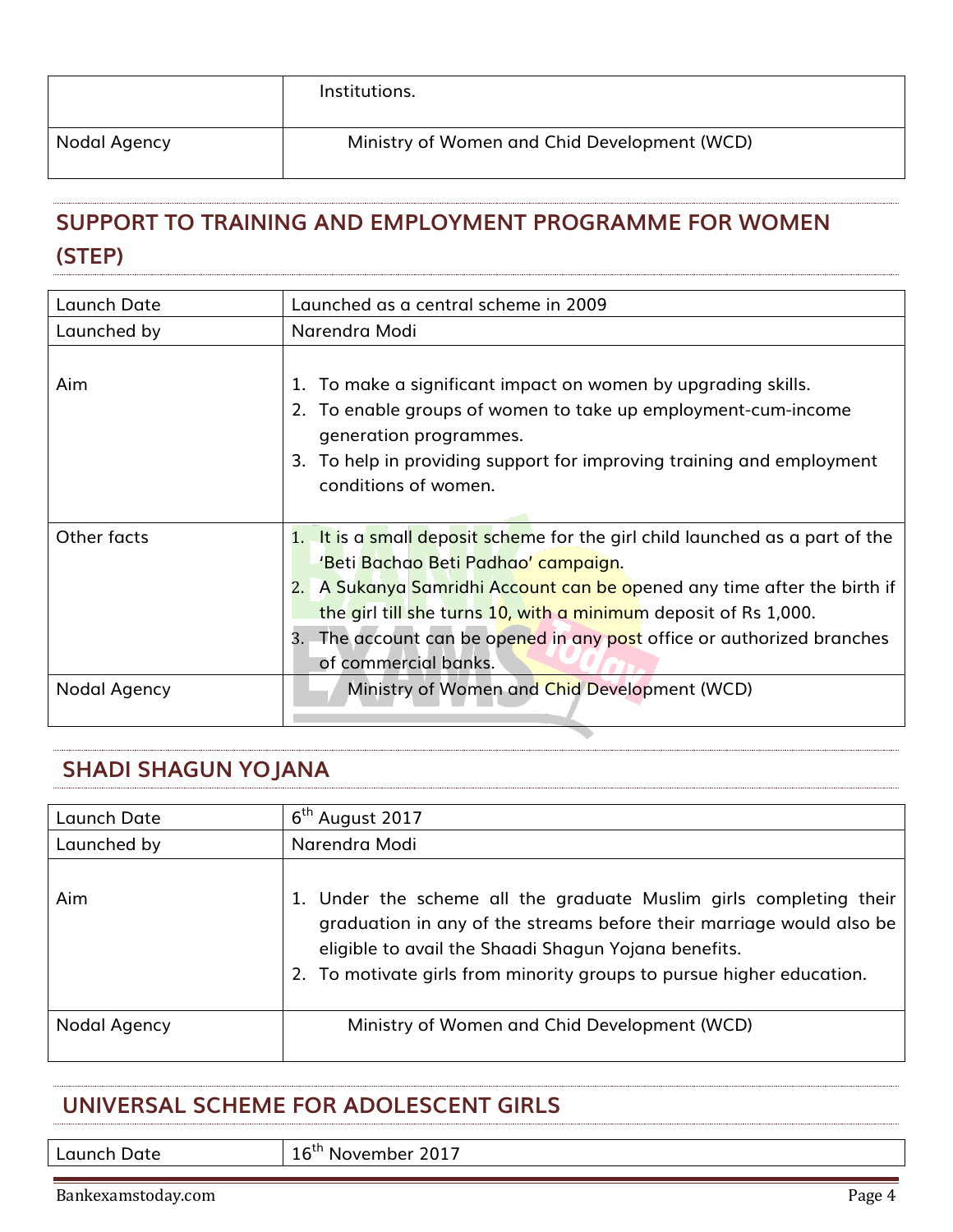| Launched by  | Narendra Modi                                                                                                                                                       |
|--------------|---------------------------------------------------------------------------------------------------------------------------------------------------------------------|
| Aim          | 1. Under the scheme, school girls in the age group of 11-14 years would<br>be provided with nutrition support and vocational/skill training under<br>non-nutrition. |
| Nodal Agency | Ministry of Women and Chid Development (WCD)                                                                                                                        |

#### OTHER SCHEMES LAUNCHED WERE-

## **MAHILA SHAKTI KENDRA**

- This is a scheme to address women's issues at the village level. The Cabinet Committee on Economic Affairs (CCEA) approved 'Pradhan Mantri Mahila Shakti Kendra' scheme for a period 2017-18 to 2019-20.
- The scheme is part of Umbrella Scheme "Mission for Protection and Empowerment for Women" of the Union Ministry of Women and Child Development.
- It aims at empowering rural women through community participation to create an environment in which they realise their full potential.
- It will provide an interface for rural women to approach government for getting their entitlements and for empowering them through training and capacity building.
- At national level, Mahila Shakti Kendra will provide domain-based knowledge support while at state level, it will cater to State Resource Centre for Women that will provide technical support on issues related to women at district and block level centres. It will provide support to PMMSK and also foothold to Beti Bachao, Beti Padhao in 640 districts.

## **NATIONAL POLICY FOR WOMEN, 2017**

- The **National Policy for Women, 2017** was drafted and is under consideration at present.
- The draft Policy addresses the diverse needs of women with regard to health including food security and nutrition; education; economy including agriculture, industry, labour, employment, NRI women, soft power, service sector, science and technology; governance and decision making; violence; creation of an enabling environment among others.

#### **SHE-BOX**